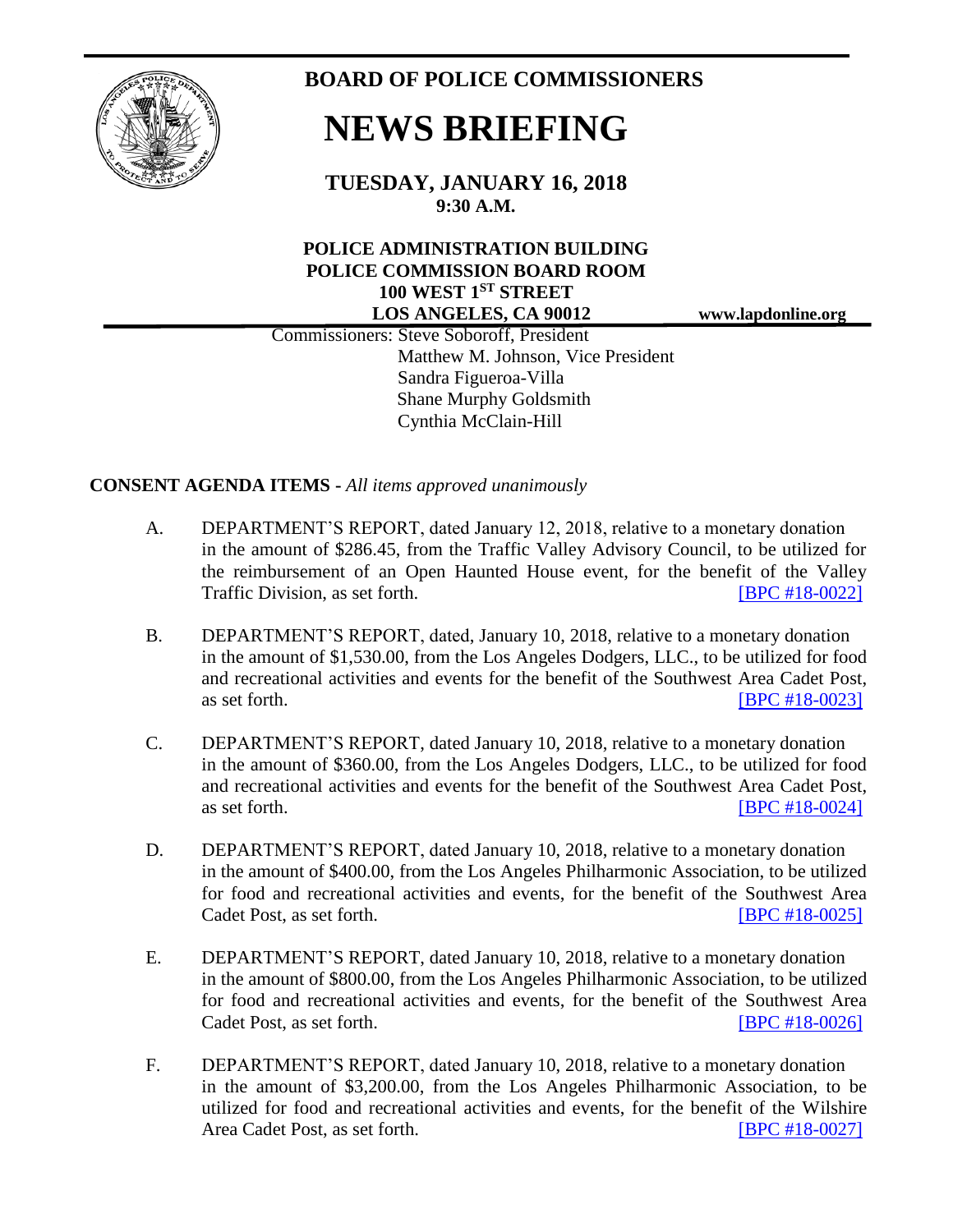- G. DEPARTMENT'S REPORT, dated January 10, 2018, relative to a monetary donation in the amount of \$3,300.00, from the Los Angeles Dodgers, LLC., to be utilized for food and recreational activities and events, for the benefit of the Wilshire Area Cadet Post, as set forth. **IBPC #18-0028]**
- H. DEPARTMENT'S REPORT, dated January 10, 2018, relative to a monetary donation in the amount of \$630.00, from the Los Angeles Dodgers, LLC., to be utilized for food and recreational activities and events, for the benefit of the Headquarters Cadet Post, as set forth. **IBPC** #18-0029]
- I. DEPARTMENT'S REPORT, dated January 10, 2018, relative to a monetary donation in the amount of \$1,500.00, from the Los Angeles Dodgers LLC., to be utilized for food and recreational activities and events, for the benefit of the Newton Area Cadet Post, as set forth. **IBPC #18-0030**
- J. DEPARTMENT'S REPORT, dated January 10, 2018, relative to a monetary donation in the amount of \$1,000.00, from The Target Corporation, to be used for a toy giveaway, for the benefit of the Southwest Area, as set forth. **IBPC #18-0031]**
- K. DEPARTMENT'S REPORT, dated January 10, 2018, relative to a monetary donation of \$1,000.00, from the Friends of Westwood Recreation Complex, to be utilized for food and recreational activities and events, for the benefit of the West Los Angeles Area Cadet Program, as set forth. [\[BPC #18-0032\]](http://www.lapdpolicecom.lacity.org/011618/BPC_18-0032.pdf)
- L. DEPARTMENT'S REPORT, dated January 10, 2018, relative to a monetary donation in the amount of \$2,400.00, from the Los Angeles Philharmonic Association, to be utilized for food and recreational activities and events, for the benefit of the South Traffic Division Cadet Program, as set forth. [\[BPC #18-0033\]](http://www.lapdpolicecom.lacity.org/011618/BPC_18-0033.pdf)
- M. DEPARTMENT'S REPORT, dated January 10, 2018, relative to the destruction of obsolete original records for the Devonshire Area, as set forth. [\[BPC #18-0038\]](http://www.lapdpolicecom.lacity.org/011618/BPC_18-0038.pdf)

## **REGULAR AGENDA ITEMS –** *All items approved unanimously with the exception of Item C*

- A. DEPARTMENT'S VERBAL REPORT AND DISCUSSION relative to the status of the deployment of Body Worn Cameras.
- B. INSPECTOR GENERAL'S REPORT, dated January 16, 2018 relative to the review of the Los Angeles Police Department's Field Training Officer Program, as set forth.

[\[BPC #17-0479\]](http://www.lapdpolicecom.lacity.org/011618/BPC_17-0479.pdf)

- C. *continued* DEPARTMENT'S REPORT, dated January 10, 2018, relative to the Complaint Process Audit (AD No. 16-024), as set forth. [\[BPC #18-0034\]](http://www.lapdpolicecom.lacity.org/011618/BPC_18-0034.pdf)
- D. DEPARTMENT'S REPORT, dated January 10, 2018, relative to the Grant Application and Award for the 2017 Internet Crimes Against Children (ICAC) Program from The California Governor's Office of Emergency Services, as set forth. [\[BPC #18-0037\]](http://www.lapdpolicecom.lacity.org/011618/BPC_18-0037.pdf)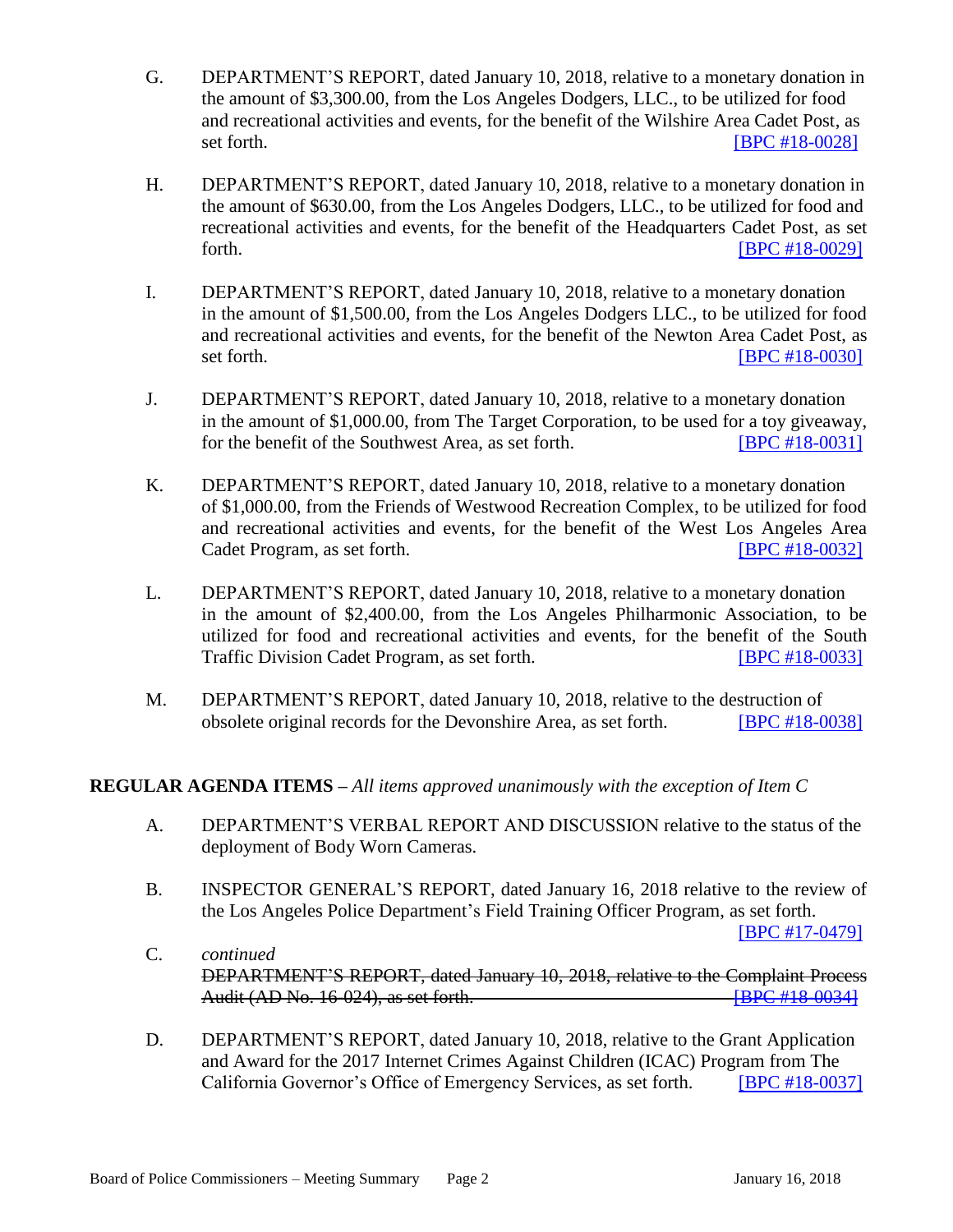- E. DEPARTMENT'S REPORT, dated January 10, 2018, relative to the Transmittal of the Grant Award for the Fiscal Year 2017-2018 Records Management System Traffic Citation Module Grant from The California Office of Traffic Safety, as set forth. [\[BPC #18-0036\]](http://www.lapdpolicecom.lacity.org/011618/BPC_18-0036.pdf)
- F. DEPARTMENT'S REPORT, dated January 10, 2018, relative to the Grant Application and Award for the Fiscal Year 2017-2019 Intellectual Property Enforcement Grant from The United States Department of Justice, Bureau of Justice Assistance, as set forth. [\[BPC #18-0039\]](http://www.lapdpolicecom.lacity.org/011618/BPC_18-0039.pdf)
- G. DEPARTMENT'S REPORT, dated January 10, 2018, relative to the Approval of Second Amendment to Professional Services Agreement No. C124927 Between the City of Los Angeles and Partners for a Safer America, Inc., DBA Jail Advertising network for Rotating Bail Bond Signboard Advertising, as set forth. [\[BPC #18-0040\]](http://www.lapdpolicecom.lacity.org/011618/BPC_18-0040.pdf)

## **REPORT OF THE CHIEF OF POLICE**

Chief Beck reported the Department's MLK day breakfast format was changed to a community event in Watts, at the AltaMed facility. President Soboroff and Vice President Johnson attended along with several hundred community members. The Department also participated in the Kingdom Day Parade in Southwest. No major incidents occurred.

An Officer-Involved Shooting (OIS) occurred on January 8, 2018, at approximately 6:00 p.m. Uniformed officers assigned to Metropolitan Division observed a vehicle travelling in a radical manner. The vehicle accelerated and lost control and proceeded to collide with a street light pole. As the officers approached the vehicle, the suspect pushed his body through the open driver's window and produced a rifle pointing it towards officers. An OIS occurred and the suspect was struck and died at scene. No officers were injured.

On January 11, 2018, at 11:25 a.m., in Southwest Division, uniformed officers assigned to Southwest patrol were directed to the intersection of Walton and W 40<sup>th</sup> Place for a suspect of domestic violence. The officers approached the suspect who made statements consistent with being armed and/or soliciting suicide by cop. He produced an object from his pocket in a shooting stance and an OIS occurred. He was wounded and transported to a hospital where he remains seeking treatment. A cell phone was located next to the suspect which is believed to be the object he used to simulate a handgun.

Personnel 10,060 sworn 2,896 civilian personnel 400 reserves 285 volunteers 1,850 cadets